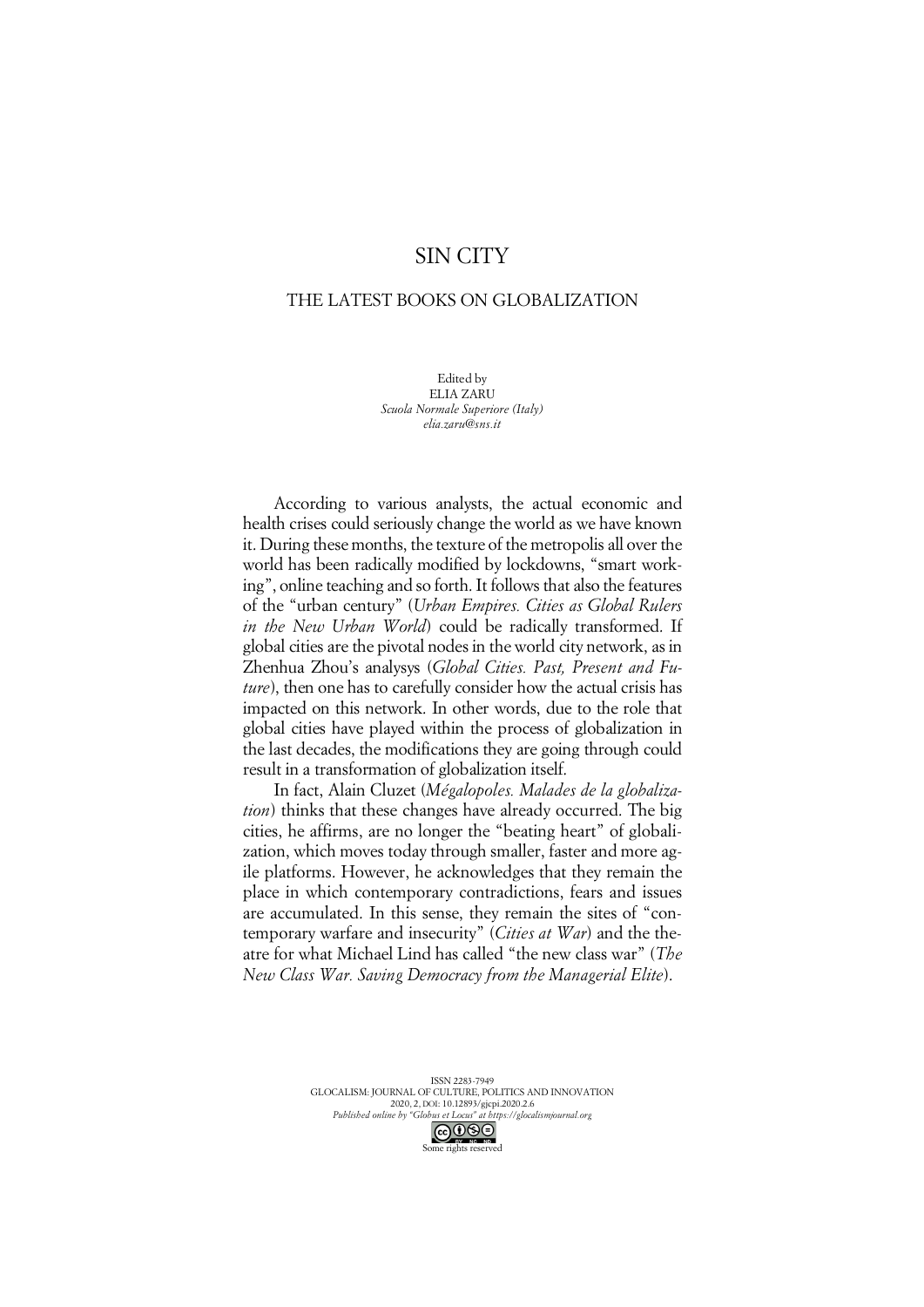## SELECTED LIST

M. Arboleda (2020), *Territories of Extraction under Late Capitalism* (London: Verso).

B. Axford (2020), *Postmodern Populism and the New Globalization* (Thousand Oaks: SAGE).

M. Benfares (2020), *Culture authentique et mondialisation* (Paris: L'Harmattan).

P. Boniface (2020), *Géopolitique du Covid-19: ce que nous révèle la crise du coronavirus* (Paris: Eyrolles).

F. Borasi, G. Cofrancesco (2020), *La crisi della società globalista tra diritto e politica* (Torino: Giappichelli).

J.L. Bower, D. Leonard, S. Paine (2020), *Capitalism at Risk: How Business Can Lead* (Boston: Harvard Business Review Press).

V. Brino (2020), *Diritto del lavoro e catene globali del valore. La regolazione dei rapport di lavoro tra globalizzazione e localismo* (Torino: Giappichelli).

G. Caliskan (2020), *Gendering Globalization, Globalizing Gender. Postcolonial Perspectives* (Oxford: Oxford University Press).

A. Cluzet (2020), *Mégalopoles. Malades de la globalization* (Gollion: Infolio).

J.M. Colomer, A.L. Beale (2020), *Democracy and Globalization. Anger, Fear and Hope* (New York: Routledge).

H. Damluji (2020), *The Responsible Globalist. What Citizens of the World Can Learn from Nationalism* (London: Penguin Books).

C.A. Davids (2020), *Global Ocean of Knowledge, 1660- 1860: Globalization and Maritime Knowledge in the Atlantic World* (London-New York: Bloomsbury Academic).

M. France Aujard (2020), *Culture et mondialisation: Où est la cause à defender* (Saarbrücken: Éditions universitaires européennes).

D. Freeman, M. Taylor (2020), *Can Globalization Succeed?* (London: Thames&Hudson).

B. Fuerst-Bjeliš, W. Leimgruber (2020), *Globalization, Marginalization and Conflict. Political, Economic and Social Processes* (Berlin: Springer).

Some rights reserved

2